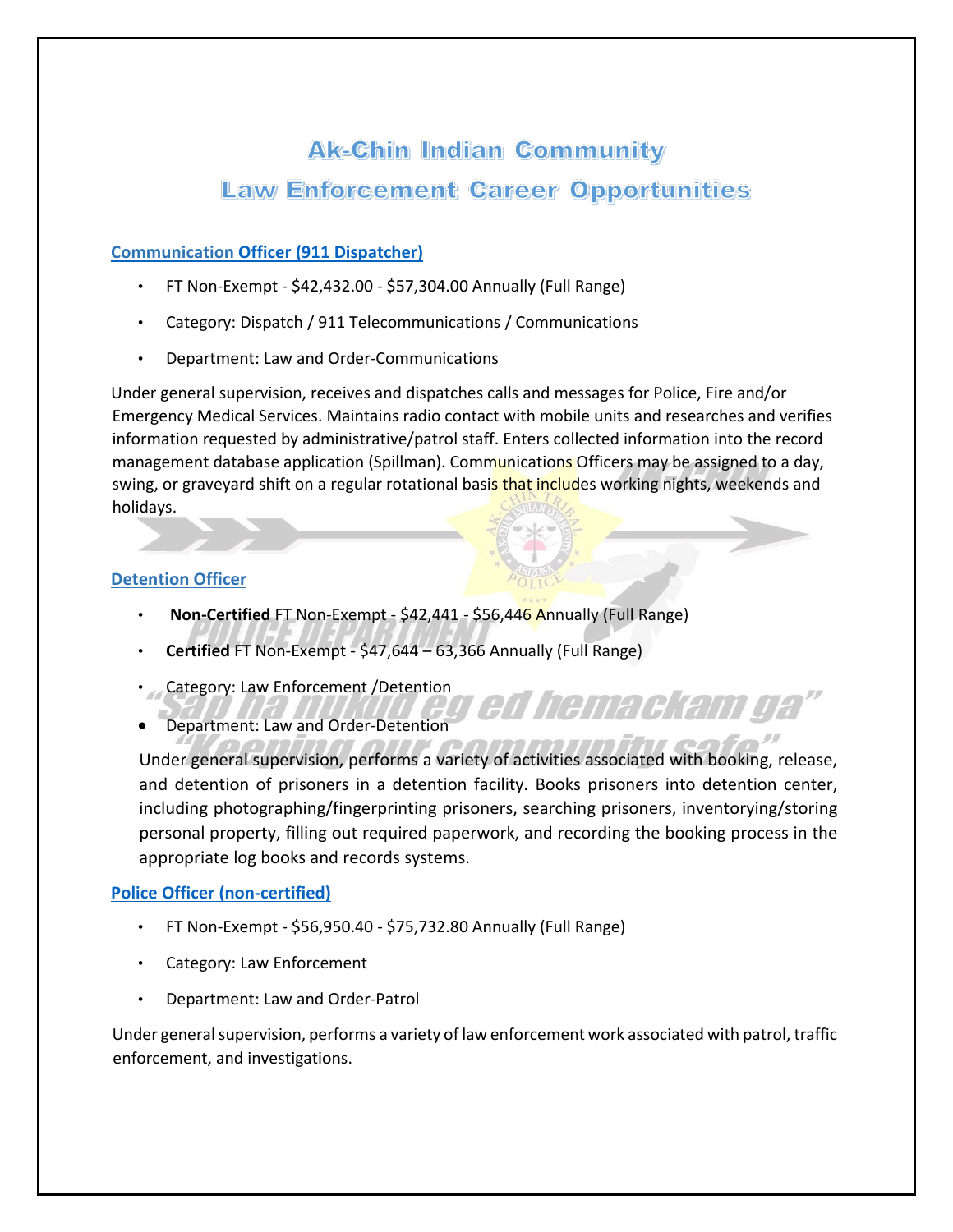#### Disqualifiers

- Not have been convicted of a felony or any offense that would be a felony if committed in Arizona;
- Not have been dishonorably discharged from the United States Armed Forces;
- Not have been previously denied certified status, have certified status revoked, or have current certified status suspended, or have voluntarily surrendered certified status in lieu of possible disciplinary action in this or any other state if the reason for denial, revocation, suspension, or possible disciplinary action was or would be a violation of R13-4-109(A) if committed in Arizona;
- Not have illegally possessed, produced, cultivated, or transported marijuana for sale or sold marijuana;
- Not have illegally possessed or used marijuana for any purpose within the past two years;
- Not have illegally sold, produced, cultivated, or transported for sale a dangerous drug or narcotic;
- Not have illegally used a dangerous drug or narcotic, other than marijuana, for any purpose within the past seven years;
- Not have a pattern of abuse of prescription medication;
- Not have been convicted of or adjudged to have violated traffic regulations governing the movement of vehicles with a frequency within the past three years that indicates a disrespect for traffic laws or a disregard for the safety of others on the highway;
- Been convicted of any crime under a domestic violence statute
- Lied during any stage of the hiring process
- Falsified the background questionnaire or application
- Marijuana: 127
	- $\sim$   $\sim$  The individual has not illegally possessed or used marijuana within the past two years or while appointed as a peace officer

nukud eg ed hemackam ga

- o Personal sale, production, or cultivation at any time
- Dangerous drugs, hallucinogens, narcotics, and prescription drugs containing an active ingredient that is a narcotic or dangerous drug. o Illegal use within the past seven years or while appointed as a peace officer  $\circ$  Illegal use more than a total of five times  $\circ$  Illegal use more than one time since turning 21 years of age  $\circ$  Illegal sale, production, cultivation, or transport for sale

PLEASE NOTE: If you have any questions or concerns regarding the disqualifiers, please email akchinpdbackgrounds@ak-chin.nsn.us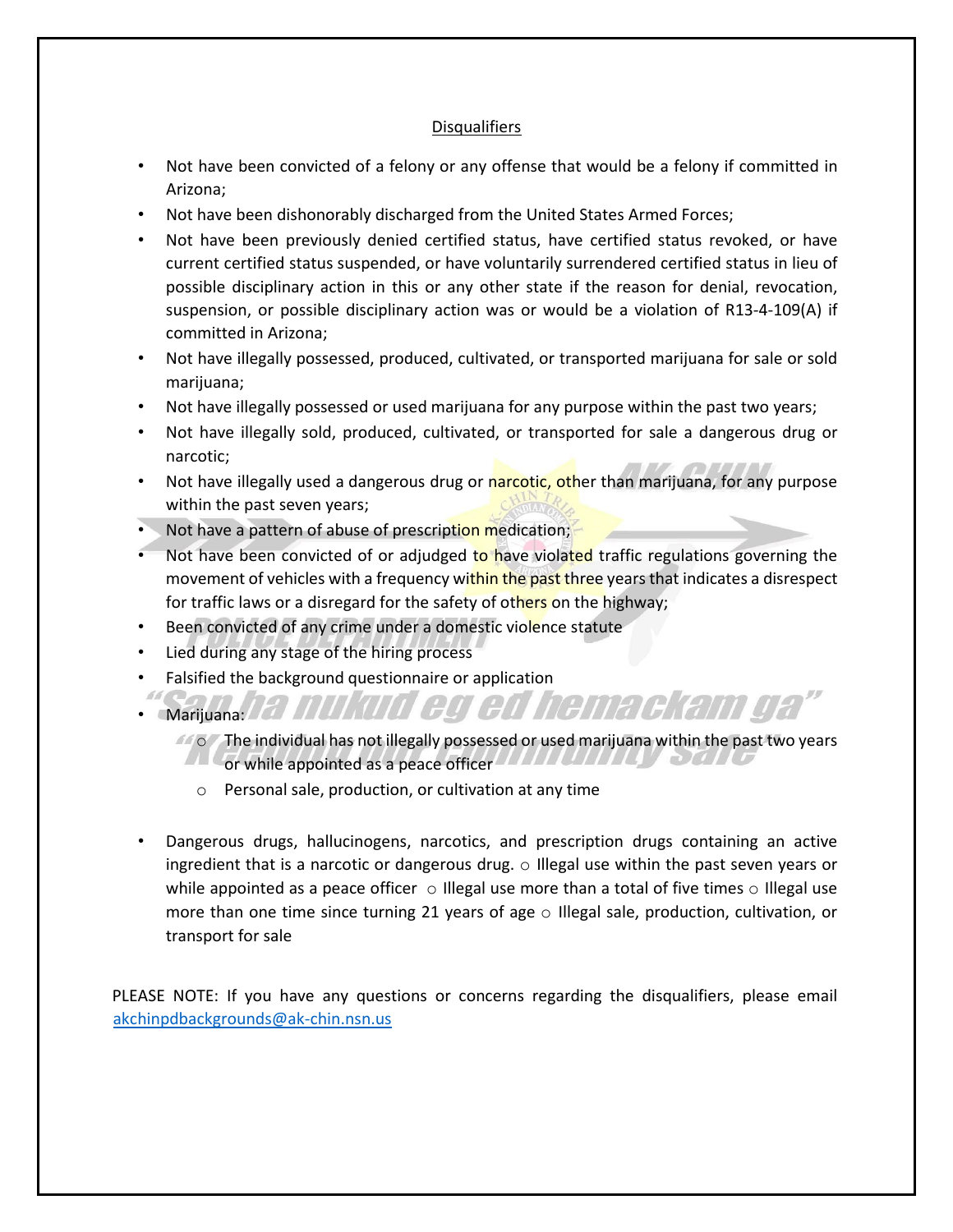# **[Police Officer - Certified \(AZ POST certified\)](https://www.governmentjobs.com/careers/akchin/jobs/3115000/police-officer-certified-az-post-certified)**

- FT Non-Exempt \$62,067.20 \$82,555.20 Annually (Full Range)
- Category: Law Enforcement
- Department: Law and Order-Patrol

Under general supervision, performs a variety of law enforcement work associated with patrol, traffic enforcement, and investigations…

#### Disqualifiers

- Not have been convicted of a felony or any offense that would be a felony if committed in Arizona;
- Not have been dishonorably discharged from the United States Armed Forces;
- Not have been previously denied certified status, have certified status revoked, or have current certified status suspended, or have voluntarily surrendered certified status in lieu of possible disciplinary action in this or any other state if the reason for denial, revocation, suspension, or possible disciplinary action was or would be a violation of R13-4-109(A) if committed in Arizona;
- Not have illegally possessed, produced, cultivated, or transported marijuana for sale or sold marijuana;
- Not have illegally possessed or used marijuana for any purpose within the past two years;
- Not have illegally sold, produced, cultivated, or transported for sale a dangerous drug or narcotic;
- Not have illegally used a dangerous drug or narcotic, other than marijuana, for any purpose within the past seven years; I LT GLS GLI III GLI III GLI III
- Not have a pattern of abuse of prescription medication; The Fig.
- Not have been convicted of or adjudged to have violated traffic regulations governing the movement of vehicles with a frequency within the past three years that indicates a disrespect for traffic laws or a disregard for the safety of others on the highway;
- Been convicted of any crime under a domestic violence statute
- Lied during any stage of the hiring process
- Falsified the background questionnaire or application
- Marijuana:
	- $\circ$  The individual has not illegally possessed or used marijuana within the past two years or while appointed as a peace officer
	- o Personal sale, production, or cultivation at any time
- Dangerous drugs, hallucinogens, narcotics, and prescription drugs containing an active ingredient that is a narcotic or dangerous drug. o Illegal use within the past seven years or